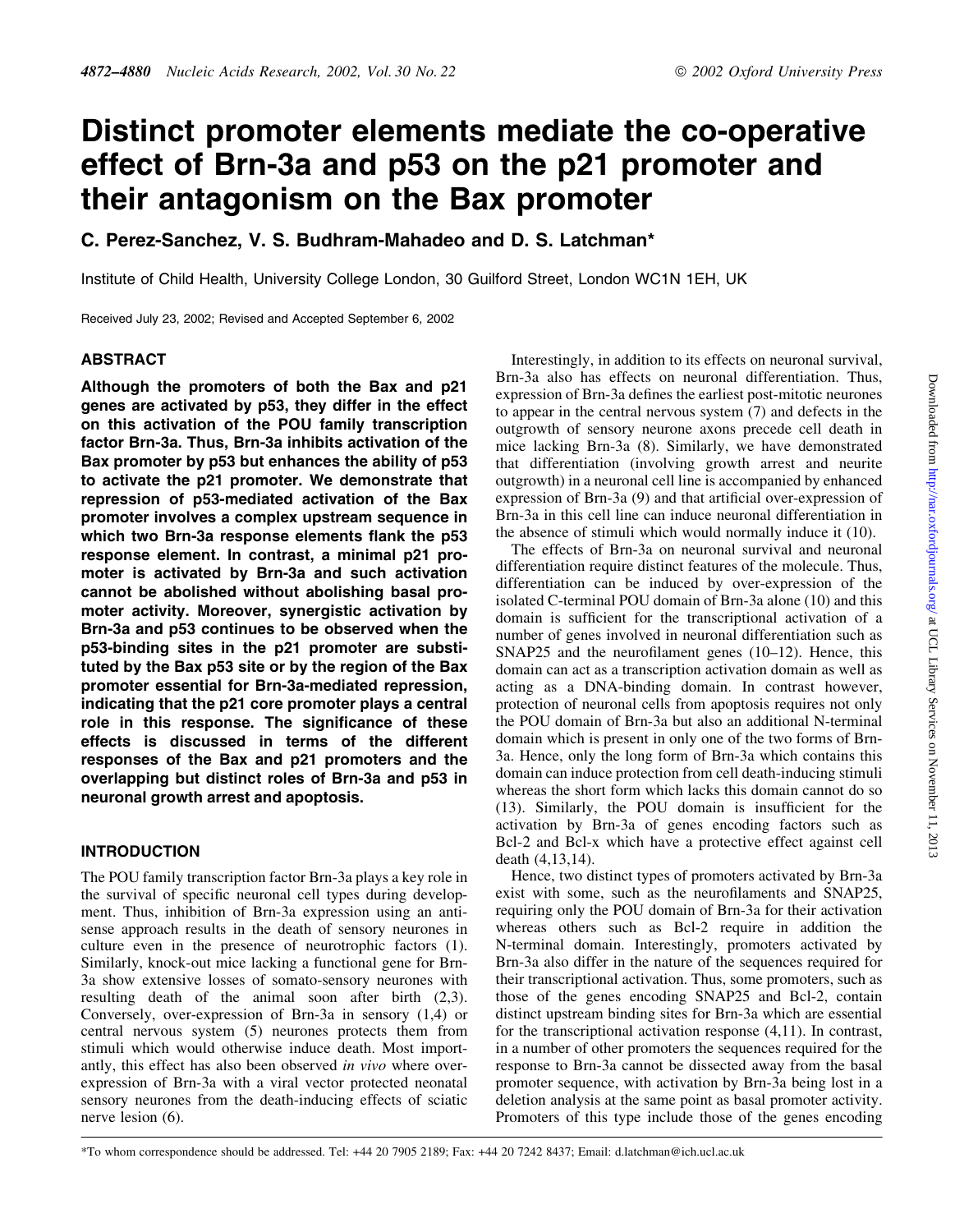response to either the N-terminal domain or the isolated POU domain. We have previously demonstrated in the case of both the Bcl-2 and Bcl-x promoters that transcriptional activation by Brn-3a is inhibited by over-expression of the pro-apoptotic p53 protein (14,15). Interestingly, however, once again these two promoters differ in the nature of the sequences required for p53-mediated repression. Thus, in the case of the Bcl-2 promoter, a p53-binding site located approximately 50 bases away from the Brn-3a-binding site in the upstream region of the promoter (over 500 bases upstream from the transcriptional start site) is required for transcriptional repression by p53 (15). Conversely, in the Bcl-x promoter a minimal basal promoter remains responsive to activation by Brn-3a and such activation is inhibited by p53 even on a minimal promoter construct (14). Hence, repression by p53 of the Bcl-2 and Bcl-x promoters requires, respectively, upstream sequences and basal promoter elements paralleling the distinct

of Brn-3a and in the nature of the sequences required for the

requirements for activation by Brn-3a on these two promoters. We have recently demonstrated that antagonism between Brn-3a and p53 is also observed on the promoter of the proapoptotic Bax gene with Brn-3a inhibiting transcriptional activation of this promoter by p53 (16). Interestingly, however, a distinct effect is observed on the promoter of the cell cycle arrest gene p21 which is also activated by p53. Thus, on this promoter p53 and Brn-3a co-operate together to induce enhanced activation of the promoter compared to either factor alone (16).

In view of the complex responses to Brn-3a observed on Brn-3a-activated promoters, we wished to investigate the nature of the promoter sequences required for regulation by Brn-3a on these two p53-activated promoters in order to understand the distinct interaction between Brn-3a and p53 which occurs on these two different promoters.

## MATERIALS AND METHODS

#### Bax and p21 promoter constructs

p21-2326, p21-587, p21-144, p21-94 vectors were a kind gift from Dr W. El-Deiry (17,18). The Bax full-length promoter construct was a kind gift from Dr J. Reed (19). The Bax-afe construct was obtained by removing the fragment between the PstI and AfeI restriction sites from the Bax full-length plasmid. The Bax-mut and Bax-afe-mut constructs were obtained from the Bax full-length and Bax-afe plasmids, respectively. The Brn-3a responsive element (RE) located between  $-71$  and  $-64$ from the start site of transcription in the Bax promoter was mutated in both plasmids using the site-directed mutagenesis kit (Stratagene). Double-mut-bax construct was obtained by mutating a Brn-3a RE upstream to the p53 site, located between  $-166$  and  $-155$  from the start site of transcription. To obtain mix $Baxp21$ , the fragment between positions  $-136$  and  $-42$  in the Bax promoter was isolated by digesting the Bax full-length construct with *DdeI* restriction enzyme and was cloned in front of the  $-94$  bp minimal promoter of p21.

 $Wwp (Bsl + Bax)$ ,  $Wwp (Bax + Bs2)$  and  $Wwp (Bax + Bax)$ vectors contain the p21 promoter but have either one or both of the p53 original sites replaced by the Bax promoter p53 site. Bax (Bs1), Bax (Bs2) and Bax (Bs1 + Bs2) vectors contain the human Bax promoter but the original p53 site was replaced by p53 site from the p21 promoter. These constructs were a kind gift from Dr E. Stanbridge (20).

p21 mut 3, p21 mut 4 and p21 mut 5,6 vectors included the  $p21$  promoter from  $-2326$  to  $+16$  position but the Sp1 sites located at  $-82$  to  $-77$ ,  $-69$  to  $-64$  and  $-60$  to  $-50$  (from the start site of transcription) were respectively mutated in each construct. These constructs were a kind gift from Dr D. Kardassis (21).

#### Site-directed mutagenesis

The site-directed mutagenesis kit from Stratagene was used to mutate one or both of the Brn-3a REs from the Bax promoter. The Bax full-length and Bax-afe plasmids were amplified by PCR with the following primers which included the mutation in the downstream Brn-3a RE: 5'-GGC TAT ATT GCT AGC GCG CGG TCT CTG CAA AAA AC-3'; 5'-GTT TTT TGC AGA GAC CGC GCG CTA GCA ATA TAG CC-5'.

The PCR product was digested with *DpnI* endonuclease to degrade specifically the parental DNA template. This digestion was transformed into XL-1 Blue super-competent cells. In a similar way, double-mut-bax construct was obtained from the Bax-mut construct. Bax-mut construct was amplified by PCR with the following primers which included the mutation in the upstream Brn-3a RE: 5'-GCG GTA GCT CGA GCC TGT AATC-3'; 5'-GAT TAC AGG CTC GAG CTA CCGC-3'.

## Transfection

The ND7 neuronal cell line (22) was grown in L-15 medium (Gibco) supplemented with 0.35% glucose, 10% fetal calf serum,  $0.35\%$  sodium bicarbonate and  $200 \mu M$  glutamine. The cells were transfected by the calcium-phosphate method (23). Routinely,  $0.7 \times 10^5$  cells were plated in 24-well plates. Two hours before transfection the medium was changed to Dulbecco's modified Eagle's medium (DMEM; Gibco) supplemented with  $10\%$  serum. Subsequently, 0.4  $\mu$ g of reporter plasmid,  $0.4 \mu$ g of Brn-3a expression vector and  $0.01 \mu$ g of  $p53$  expression vector plus 0.02  $\mu$ g of the TK-Renilla plasmid (Promega) were transfected per well. Sonicated herring sperm  $DNA$  was added to obtain 4  $\mu$ g of total DNA per well. Four hours after adding the precipitate, DMEM medium was changed again to L.15. Cells were harvested after 48 h. Each transfection was performed at least in triplicate.

#### Luciferase assays

Transfected cells were lysed in 100  $\mu$ l/well of 1 $\times$  passive lysis buffer (Promega) and  $50 \mu l$  from each lysate was used to measure firefly and Renilla luciferase activities. Both luciferase assays were quantified using a commercially available kit (Promega) and a TD-20e Luminometer. Values for firefly luciferase were divided by their corresponding Renilla luciferase values to obtain relative luciferase units (RLU). Reporter vector RLU was set at 100.

## RESULTS

To analyse the response of the p21 promoter to Brn-3a and p53 we used a series of p21 promoter constructs containing progressively shorter upstream regions of the p21 promoter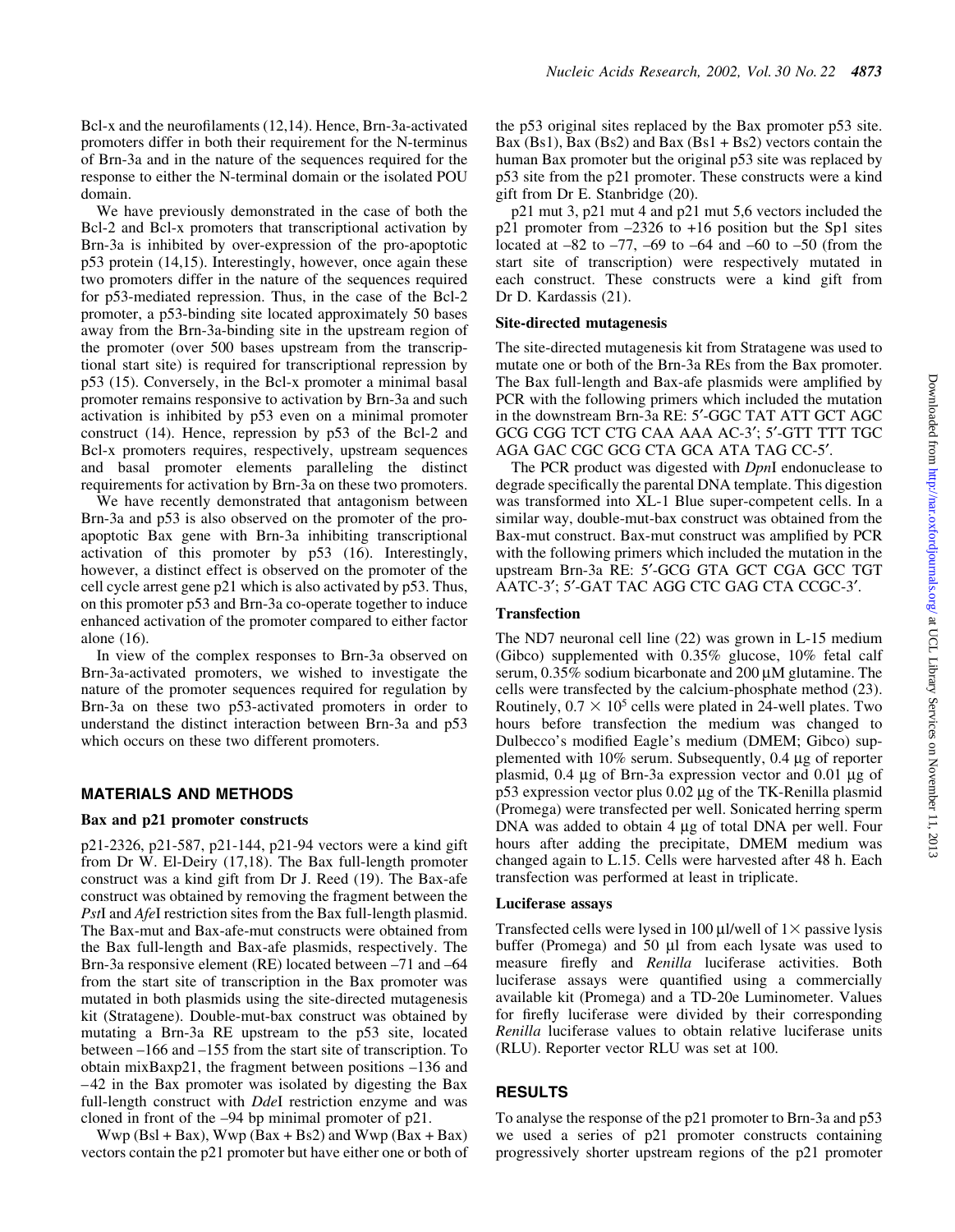

Figure 1. Luciferase assay of p21 promoter constructs, co-transfected with either empty expression vector (V) or expression vectors encoding p53 or Brn-3a. p21 promoter constructs contain the region of the promoter beginning at the upstream site indicated in each panel and ending at +16 relative to the transcriptional start site. Values are the mean of at least three independent determinations whose standard deviation is shown by the bars.

linked to a luciferase reporter gene (17,18). These constructs were transfected with Brn-3a and p53 expression vectors.

In these experiments (Fig. 1), the full-length promoter was activated both by Brn-3a and, to a greater extent, by p53 with the two factors together producing an enhanced level of activation compared to either factor alone in accordance with our previous results (16). This effect was specific to Brn-3a since the related POU family transcription factor Brn-3b failed to activate the p21 promoter and did not synergise with p53 (data not shown). As expected, deletion of the upstream region of the promoter containing two p53-binding sites resulted in a loss of activation by p53 in the construct containing 587 bases of upstream sequence and in the other, shorter, constructs (Fig. 1). However, transcriptional activation by Brn-3a continued to be observed with a construct containing only 94 bases of upstream sequence of the p21 promoter (Fig. 1). With this construct, activation by Brn-3a was actually reduced by p53, possibly due to a non-specific squelching effect in the absence of p53-binding sites. Activation by Brn-3a was only lost when the promoter was deleted so that it contained only 60 bases of upstream sequence. This promoter was not responsive to Brn-3a but also showed no basal activity indicating that the response to Brn-3a could not be dissected away from the basal activity.

Hence, the p21 promoter represents one class of Brn-3aactivated promoters in which the sequences required for Brn-3a activation cannot be dissected away from basal promoter sequences. Evidently, however, the synergistic effect with p53 requires the presence of upstream p53-binding sites in the promoter and is lost when these sites are deleted.

The p21 promoter region from  $-94$  to  $+16$  contains four binding sites for the Sp1 transcription factor (known as sites 3±6). To assess whether these sites play any role in the response to Brn-3a or in its interaction with p53, we used constructs in which each of these sites has been mutated in the context of the full-length p21 promoter (21). As shown in Figure 2, all these constructs continued to respond to Brn-3a and to show stronger activation with Brn-3a and p53 than with either factor alone, although there was some difference in the degree of synergy observed with each construct. Hence, none of these Spl-binding sites is essential for the response to Brn-3a.

To investigate the nature of the regions of Brn-3a required for activation of the p21 promoter and for positive functional interaction with p53, we tested whether the isolated POU domain of Brn-3a was able to activate the promoter and to functionally interact with p53. As illustrated in Figure 3, the isolated POU domain was indeed able to activate the fulllength p21 promoter and to produce stronger transcriptional activation together with p53 than was observed with either factor alone. Similarly, the isolated POU domain was able to activate a minimal p21 promoter containing only 94 bases of upstream sequence in the same manner as occurred for fulllength Brn-3a. As in the case of full-length Brn-3a, the p21-94 promoter did not exhibit enhanced activation by p53 and the Brn-3a POU domain together since it lacks p53-binding sites. Indeed activation by the Brn-3a POU domain was reduced by p53 (Fig. 3) as was observed for full-length Brn-3a (Fig. 1). Hence, the p21 promoter represents a Brn-3a-inducible promoter where induction is dependent on basal promoter sequences and upon the isolated POU domain alone. Similarly, functional interaction with p53 on this promoter requires the p53-binding sites in the promoter and the Brn-3a POU domain which has previously been shown to be the region which interacts with p53 via a protein-protein interaction (15).

In contrast to the p21 promoter, the Bax promoter contains a single upstream binding site for p53 which has been shown to be essential for its transcriptional induction by p53 (19). In a combined deletion/mutation analysis, we identified two sites, respectively, upstream and downstream of this p53 site which were essential for the inhibition of p53-mediated activation by Brn-3a (for details of constructs used in this analysis see Fig. 4). As expected, the full-length Bax promoter was strongly inducible by p53 and this induction was reduced by Brn-3a (Fig. 5A) in accordance with our previous results (16). Deletion of the region upstream of the p53 site in the construct Bax-afe resulted in a construct that continued to be inducible by p53 and was also repressible by Brn-3a (Fig. 5B) ( $P \le$ 0.01). However, further mutation of a site downstream of the p53 site within the Bax-afe construct resulted in a construct (Bax-afe-mut) that continued to be induced by p53 but which was not repressible by Brn-3a (Fig. 5D).

Hence, this site downstream of the p53 site is involved in repression by Brn-3a. However, this site does not act alone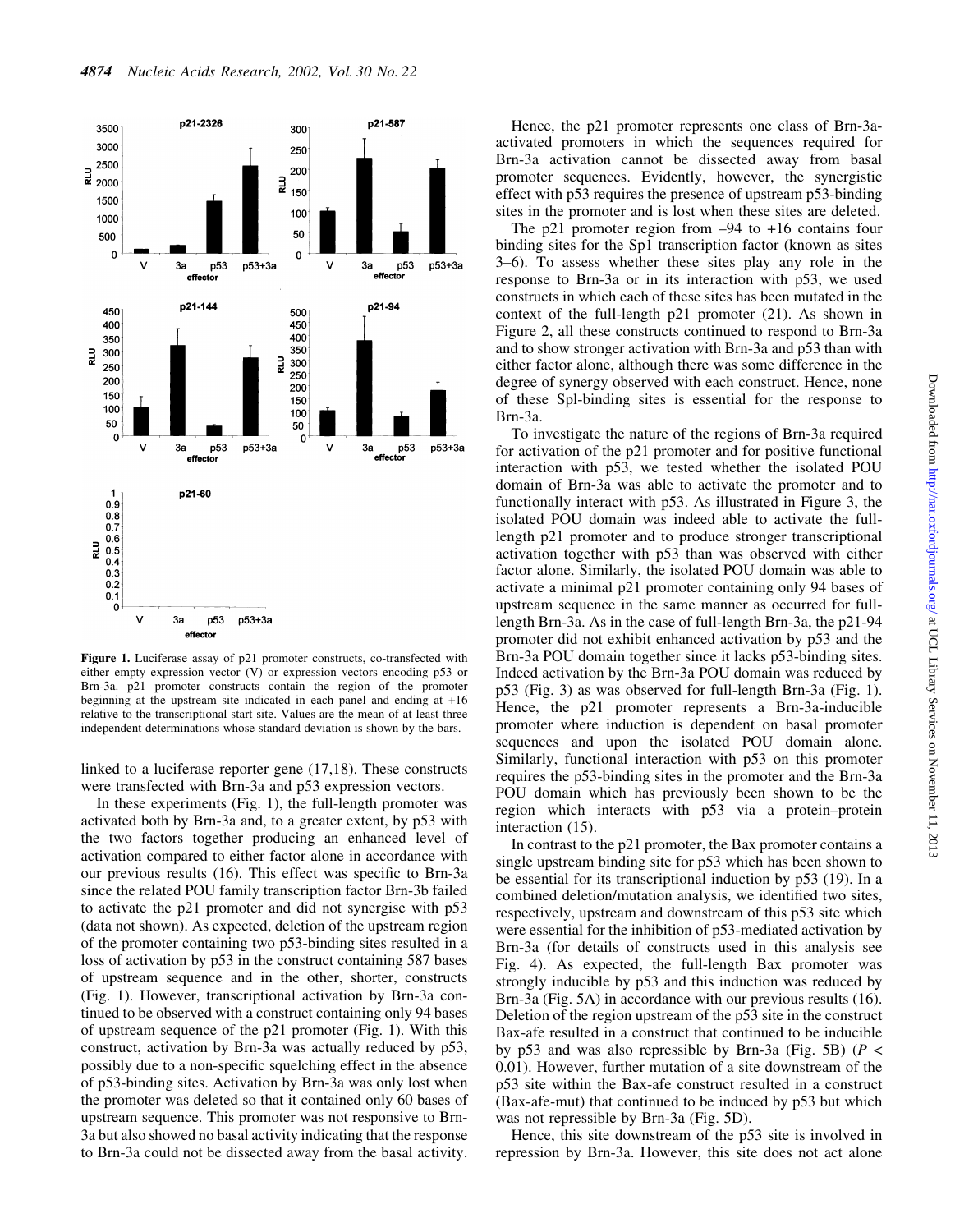

Figure 2. (A) Sequence of the p21 promoter from  $-94$  to  $-43$  showing the Spl-binding sites and their inactivation in the mutant constructs. (B) Luciferase assay showing the results of co-transfecting p21 constructs containing the full-length promoter with a mutation in the indicated Sp1 site, with either empty expression vector or expression vectors encoding Brn-3a or p53. Values are the mean of at least three independent determinations whose standard deviation is shown by the bars.



Figure 3. Luciferase assay showing the result of transfecting the full-length p21 promoter (A) or the  $-94$  promoter (B) with empty expression vector (V) or the same vector encoding either the isolated POU domain of Brn-3a or p53. Values are the mean of at least three independent determinations whose standard deviation is shown by the bars.

since its mutation within the context of the full-length Bax promoter (Bax-mut) resulted in a construct that was still repressible by Brn-3a (Fig. 5C). Thus, abolition of repression by Brn-3a requires not only mutation of this downstream site but also of the region of the promoter upstream of the p53 site. This dependence on the upstream region was explained by further mutation of another site upstream of the p53 site. When this site is mutated together with the downstream site, in the construct double-mut-bax, then repression by Brn-3a is abolished (Fig. 5E).

Hence, repression by Brn-3a requires the presence of two Brn-3a response elements within the Bax promoter which are, respectively, upstream and downstream of the p53 site. Inactivation of both of these sites either by mutation or deletion results in a promoter that is still inducible by p53 but where this inducibility is not reduced by Brn-3a. In contrast, mutation or deletion of either site alone results in a promoter in which induction by p53 can still be repressed by Brn-3a. Although both these sites were identified in the Bax promoter during deletion analysis by virtue of their resemblance to consensus binding sites for Brn-3a (24), we were unable to detect binding of Brn-3a to these sites using DNA mobility shift assays in the presence or absence of p53 (data not shown). It is possible, therefore, that Brn-3a exerts its effect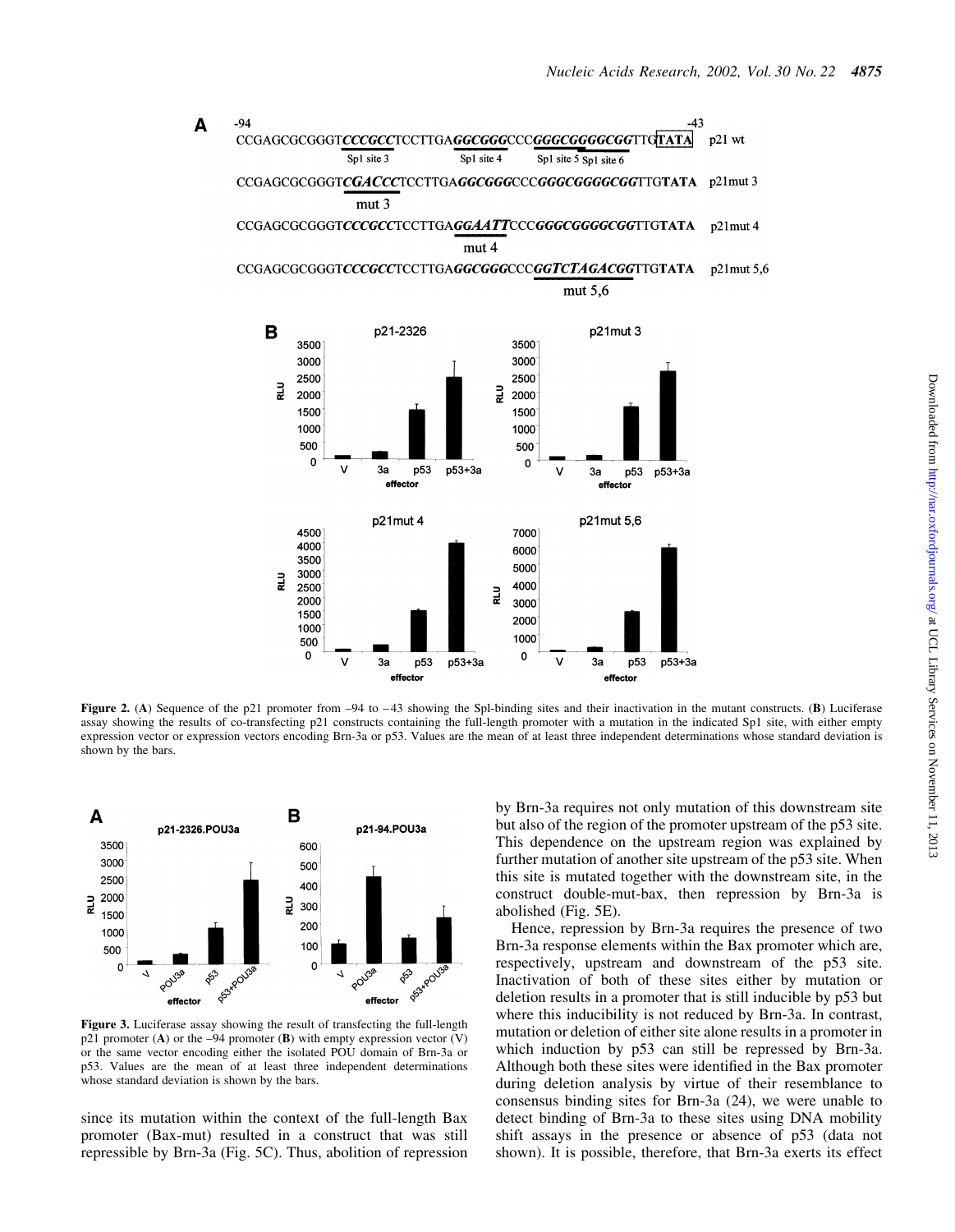

Coordinates correspond to  $+1$  transcription initiation site

Figure 4. Bax promoter constructs used in this study and their response to Brn-3a. The position of the p53 site is shown by the box and the position of the two Brn-3a response elements (Brn-3a RE) by the ovals. A star indicates a mutated Brn-3a response element.



Figure 5. Luciferase assay showing the response of different Bax promoter constructs (illustrated in Fig. 4) when transfected with empty expression vector (V) or the same vector encoding either p53 or Brn-3a. Values are the mean of at least three independent determinations whose standard deviation is shown by the bars.

by binding to other factors which are already bound to these sites or alternatively that it binds to the sites with binding characteristics which are not amenable to detection by DNA mobility shift assays.

To further probe the features of Brn-3a that are required for repression of p53 inducibility, we determined whether the isolated POU domain was able to repress induction by p53 in the context of the full-length Bax promoter. As illustrated in Figure 6, this was not the case with the POU domain being unable to repress induction of the promoter by p53. Hence, repression of p53 induction on the Bax promoter requires a region of Brn-3a outside the POU domain, although the POU domain is necessary and sufficient for induction of the p21 promoter and co-operation with p53 on the p21 promoter.

Repression of

To further investigate the different responses of the two promoters, we investigated the effect of exchanging the p53 binding sites in the two promoters. Thus, each of the two p53 binding sites in the p21 promoter was replaced by the binding site from the Bax promoter either individually or together (20) (Fig. 7). Each of these constructs was induced by both p53 and by Brn-3a, with maximal activation being observed with the two factors together (Fig. 7) ( $P < 0.02$ ). Hence, the p21 promoter continues to show a synergistic activation by p53 and Brn-3a even when its p53-binding sites are substituted with the p53-binding site from the Bax promoter.

However, a different result was observed when the p53 binding site in the Bax promoter was replaced by one or both of the binding sites from the p21 promoter (Fig. 8). In this case, strong activation by p53 continued to be observed but this was either unaffected or actually increased by addition of Brn-3a, in contrast to the inhibition of activation produced by Brn-3a on the intact promoter. This effect was observed despite the fact that all the constructs contained the Brn-3a response element downstream of the p53-binding site which is sufficient for repression of p53-mediated activation on the intact Bax promoter.

Hence, it appears that the p53-binding site from the Bax promoter together with the adjacent downstream Brn-3a response element are both required for the repression of p53-mediated activation by Brn-3a. To investigate this effect further, we linked the p53 site from the Bax promoter together with the adjacent Brn-3a response element to the minimal p21 promoter containing 94 bases of upstream regulatory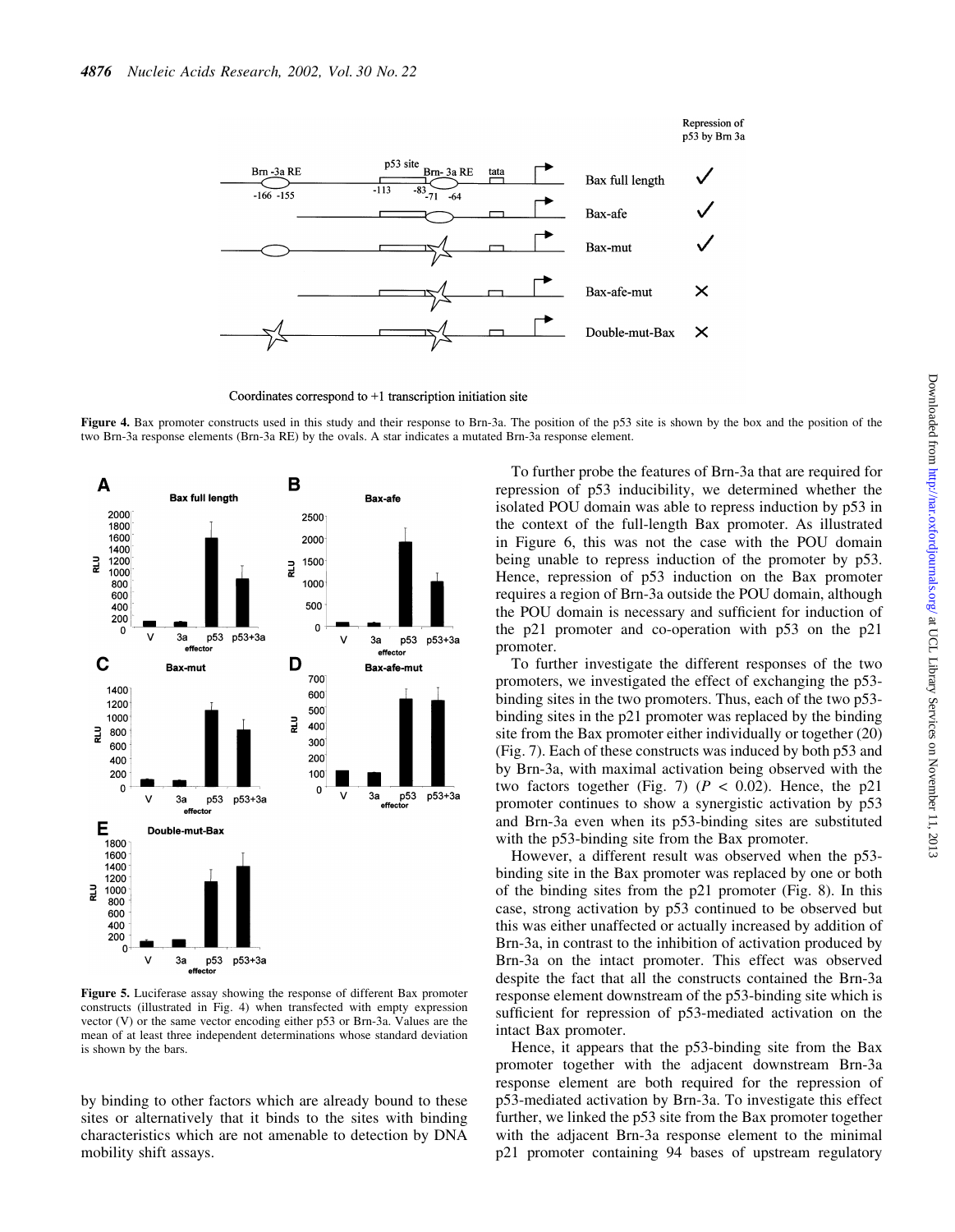

Figure 6. Luciferase assay showing the result of transfecting the full-length Bax promoter construct with either empty expression vector (V) or expression vectors encoding p53 or the isolated POU domain of Brn-3a. Values are the mean of at least three independent determinations whose standard deviation is shown by the bars.

sequence. As illustrated in Figure 1 the  $-94$  base pair  $p21$ promoter construct retains inducibility by Brn-3a but is not inducible by p53 due to the absence of p53-binding sites. As indicated in Figure 9, the addition of the Bax p53-binding site rendered this promoter inducible by  $p53$  ( $P < 0.05$ ). Most importantly, very strong co-operation between Brn-3a and p53 was observed on this promoter construct with activation in the presence of both factors being much greater than with either factor alone.

Hence, the combination of the Brn-3a inducible minimal p21 promoter with an upstream p53-binding site produces strong synergistic activation of transcription even when the two elements are separated by a Brn-3a response element which normally produces inhibition of p53-mediated transcriptional activation.

#### **DISCUSSION**

In several Brn-3a-inducible promoters, it has proved possible to define upstream binding sites for Brn-3a within the promoter which are necessary for Brn-3a-mediated induction of the promoter (4,11,25). In other promoters, however, it has proved impossible to delete putative regions involved in mediating Brn-3a inducibility without destroying the basal activity of the promoter (12,14,26).

Here, we demonstrate that the p21 promoter falls into this second class of Brn-3a inducible promoters since we were not able to eliminate Brn-3a inducibility without completely inactivating the promoter. Moreover, this characteristic of the p21 promoter appears to be crucial to the manner in which it responds to Brn-3a and p53 when the two factors are present together. Thus, co-operation between Brn-3a and p53 on this promoter is observed not only with its natural p53-binding sites but also when these sites are substituted with that of the Bax promoter. Moreover, co-operation between p53 and Brn-3a is observed even when the minimal p21 promoter is linked to the p53-binding site from the Bax promoter but the two elements are separated by a Brn-3a response element from the Bax promoter which normally produces inhibition of p53 mediated transactivation. Hence, the characteristics of the core p21 promoter predominate even in the presence of upstream elements from the Bax promoter which are normally sufficient to produce Brn-3a-mediated repression of p53 transactivation.

The  $-94$  to  $+16$  p21 promoter which responds to Brn-3a contains multiple binding sites for the Sp1 transcription factor. However, mutation of each of these sites within the full-length p21 promoter did not affect its response to Brn-3a or the functional interaction of Brn-3a with p53. Hence, the response to Brn-3a does not appear to depend on the known transcription factor binding sites within the minimal responsive p21



Figure 7. (A) Schematic diagram of p21 promoter constructs in which the p53-binding sites (Bs1 and Bs2) have been replaced either individually or together with the p53-binding site from the Bax promoter. (B) Luciferase assay showing the responses of the different promoter constructs when co-transfected with empty expression vector (V) or the same vector expressing either p53 or Brn-3a. Values are the mean of at least three independent determinations whose standard deviation is shown by the bars.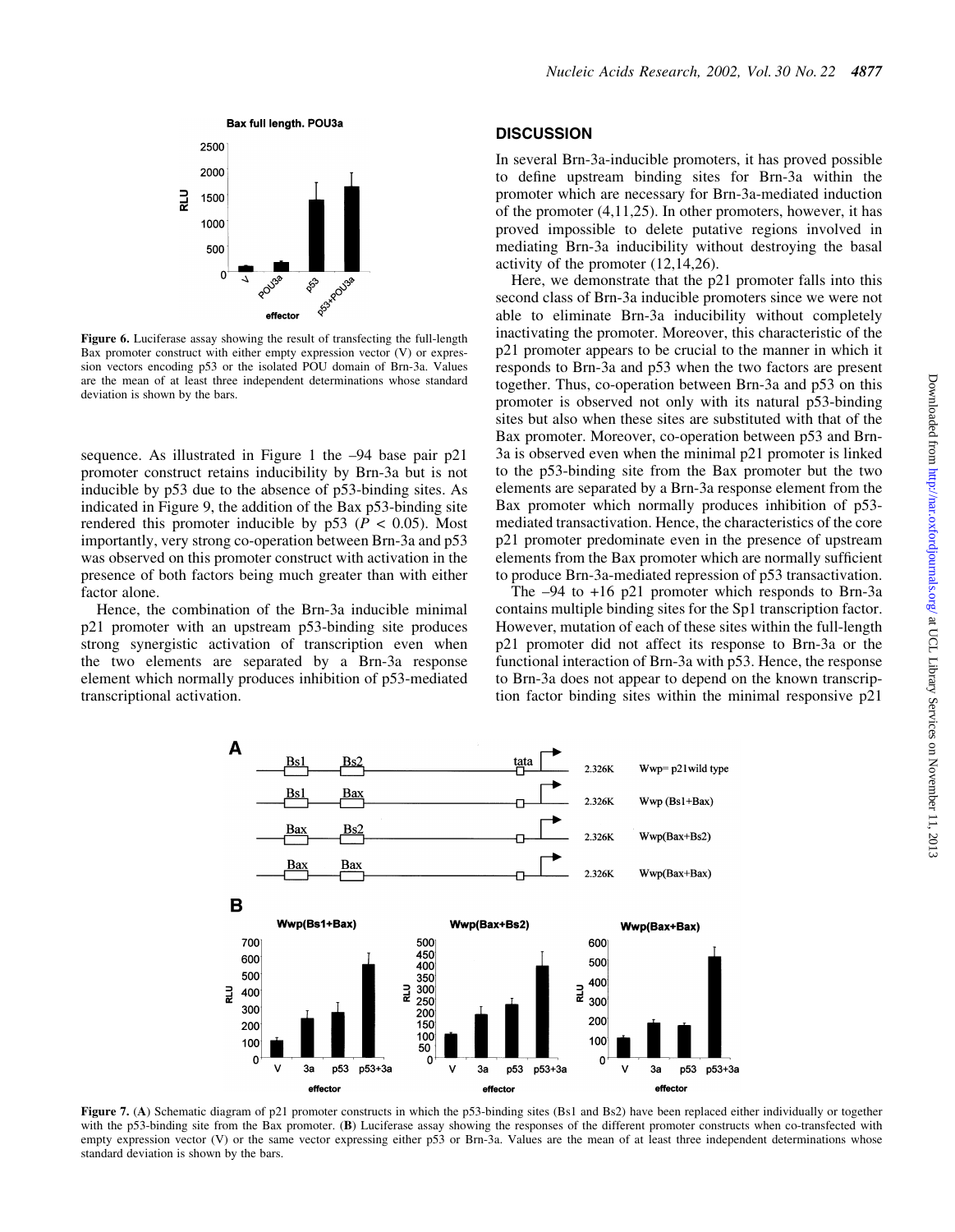

Figure 8. (A) Schematic diagram of Bax promoter constructs in which the p53-binding site (open box) has been replaced by either or both of the binding sites from the p21 promoter (Bs1 and Bs2). (B) Luciferase assay showing the responses of the different promoter constructs when co-transfected with empty expression vector (V) or the same vector expressing either p53 or Brn-3a. Values are the mean of at least three independent determinations whose standard deviation is shown by the bars.



Figure 9. Luciferase assay showing the response of a p21 promoter construct containing the promoter from  $-94$  to  $+16$  linked to the region of the Bax promoter  $(-136 \text{ to } -42)$  containing the p53-binding site and the downstream Brn-3a response element. The construct was co-transfected either with empty expression vector  $(V)$  or with the same vector expressing either p53 or Brn-3a. Values are the mean of at least three independent determinations whose standard deviation is shown by the bars.

promoter. It would be of interest, however, to determine whether mutations in the Sp1 sites would have any effect in the context of the minimal p21 promoter linked to the Bax upstream element.

The ability of Brn-3a to activate the minimal p21 promoter in an Sp1-independent manner together with the identification of several other Brn-3a-inducible core promoters (12,14,26) suggests that Brn-3a may join the basal transcriptional complex of RNA polymerase II and associated factors on certain promoters and that the response to other factors is therefore determined by their interaction with this basal complex containing Brn-3a. Hence, on the p21 promoter, p53 bound at any upstream site would be able to interact with Brn-3a in the basal complex via the protein-protein interaction which we have demonstrated previously (15) and induce activation. This would occur even in the presence of other upstream elements which normally would produce repression of p53-mediated transactivation.

In contrast to the relatively simple situation on the p21 promoter where the core promoter determines its characteristics, the situation on the Bax promoter appears to be much more complex. Thus, we have identified a region in the Bax promoter with two Brn-3a response elements flanking the p53binding site. Mutation or deletion of either of these response elements is insufficient to prevent Brn-3a repression of p53 inducibility whereas deletion or inactivation of both prevents the effect. Hence, either of these elements is sufficient for blocking p53-mediated transactivation. However, such inactivation is also sensitive to the nature of the p53-binding site since substitution of this site with either site from the p21 promoter prevents the inhibitory effect of Brn-3a.

It is likely, therefore, that p53 binds in a particular conformation to this Bax-binding site which allows it to interact with Brn-3a bound at an adjacent site in such a manner as to inhibit its transactivation potential. It is this interaction and the precise arrangement of the sites that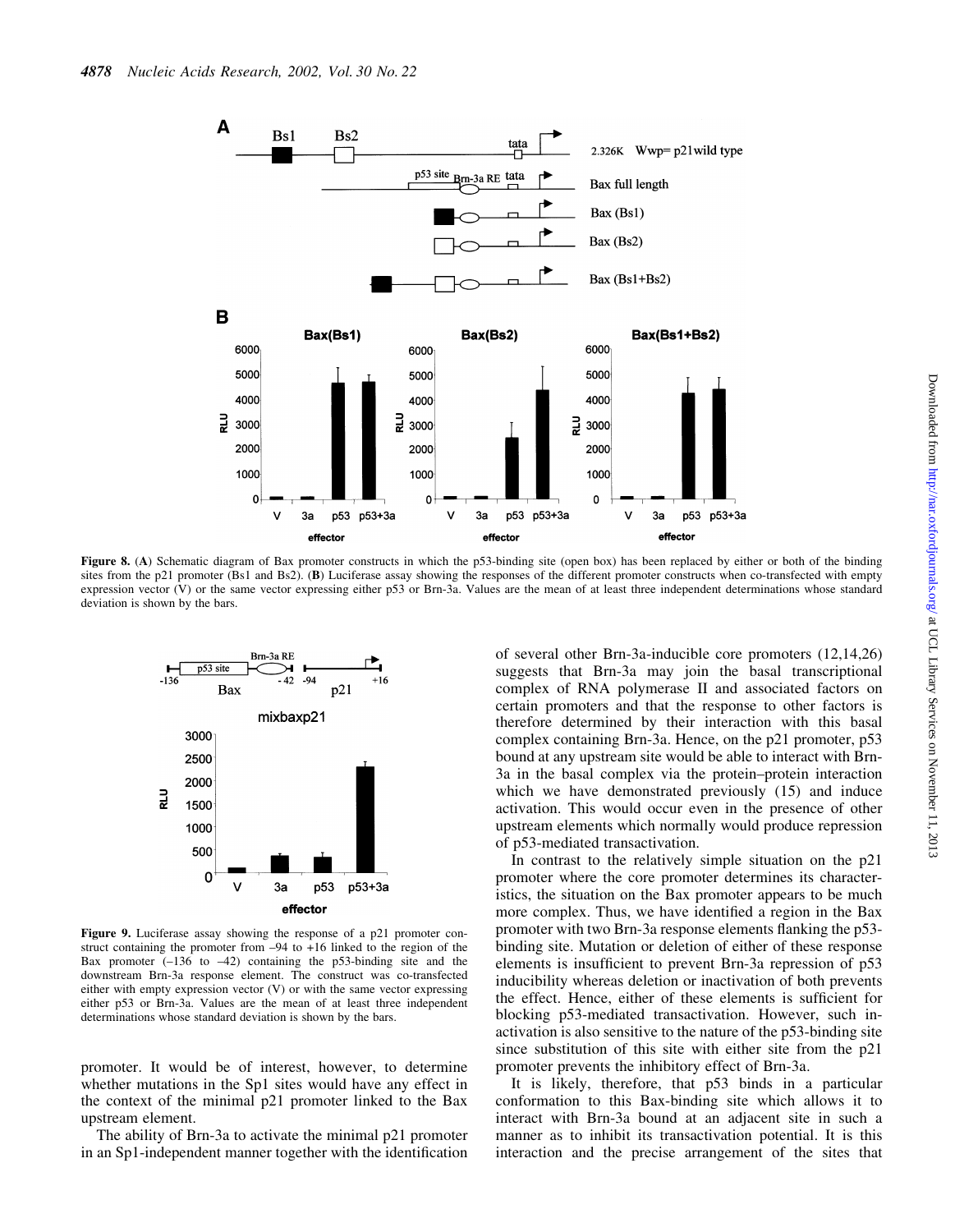provides the Bax promoter with its characteristic inducibility by p53 and inhibition of such inducibility by Brn-3a. It should be noted, however, that these effects are not observed when this element is transferred to the p21 promoter indicating that the basal inducibility of this promoter by Brn-3a predominates and that p53 bound to its site in the Bax promoter can cooperate with Brn-3a under suitable circumstances. Interestingly, reactivity with different anti-p53 antibodies suggests that p53 may bind to the Bs1 site in the p21 promoter differently compared to the Bs2 site or the site in the Bax promoter (27,28).

As well as their different responses to Brn-3a, the Bax and p21 promoters also differ in the region of Brn-3a that is required for its effect on the promoter. Thus, the POU domain of Brn-3a is sufficient for activation of the p21 promoter as has also been observed on several other promoters (10-12). However, other regions of Brn-3a are required on the Bax promoter since the POU domain alone does not produce repression of p53-mediated transactivation. This effect is of particular interest in view of the different functional activities of the p21 and Bax proteins and their role in the response to p53. Thus, the p21 factor is involved in growth arrest induced by enhanced expression of p53 (17,18), whereas the Bax protein is associated with its ability to induce apoptosis (19). This is of particular interest since we have previously demonstrated that the isolated POU domain of Brn-3a is sufficient to induce neuronal differentiation (10), whereas the N-terminal domain of Brn-3a is required in addition to the POU domain for its anti-apoptotic effect (13).

Over-expression of p53 in cells, for example, exposed to DNA-damaging agents, can result in either cell cycle arrest allowing the damage to be repaired or the induction of apoptosis in cells which cannot repair the damage (29). Hence, Brn-3a could act in these circumstances to promote p53 mediated growth arrest via the synergistic activation of the p21 promoter by Brn-3a and p53 and conversely block p53 mediated apoptosis by inhibiting the p53-mediated transactivation of the Bax promoter. Indeed, we have previously demonstrated that cells over-expressing Brn-3a and p53 together show an enhanced rate of growth arrest and a reduced rate of apoptosis compared to cells expressing p53 alone (16). Such a role for Brn-3a would be opposite to that of the ASPP factors which specifically stimulate the apoptotic activity of p53 (30).

Therefore, by producing distinct effects of Brn-3a on p53 mediated transactivation, the different architectures of the p21 and Bax promoters may play a key role in determining the balance between growth arrest and apoptosis in cells overexpressing p53. Moreover, the fact that the effect on the p21 promoter can be achieved by the isolated POU domain of Brn-3a, whereas the effect on the Bax promoter cannot, provides an additional level of regulation since Brn-3a exists in two distinct forms both of which contain the POU domain but one of which lacks the N-terminal domain required for the anti-apoptotic effect of Brn-3a (31).

#### ACKNOWLEDGEMENTS

We thank Dr Wafik El-Deiry (p21 promoter constructs), Dr D. Kardassis (Spl mutant constructs), Dr John Reed (Bax promoter constructs) and Dr Eric Stanbridge (Bax/p21 constructs with exchanged p53 sites) for the very kind gift of constructs essential for this study. This work was supported by the Association for International Cancer Research, the Cancer Research Campaign, the Medical Research Council and the Wellcome Trust.

## **REFERENCES**

- 1. Ensor,E., Smith,M.D. and Latchman,D.S. (2001) The Brn-3a transcription factor protects sensory but not sympathetic neurones from programmed cell death/apoptosis. J. Biol. Chem., 276, 5204-5212.
- 2. McEvilly,R.J., Erkman,L., Luo,L., Sawchenko,P.E., Ryan,A.F. and Rosenfeld,M.G. (1996) Requirement for Brn-3.0 in differentiation and survival of sensory and motor neurons. Nature, 384, 574-577.
- 3. Xiang,M., Gan,L., Zhou,L., Klein,W.H. and Nathans,J. (1996) Targeted deletion of the mouse POU domain gene Brn-3a causes a selective loss of neurons in the brainstem and trigeminal ganglion, uncoordinated limb movement and impaired suckling. Proc. Natl Acad. Sci. USA, 93, 11950±11955.
- 4. Smith, M.D., Ensor, E.A., Coffin, R.S., Boxer, L.M. and Latchman, D.S. (1998) Bcl-2 transcription from the proximal P2 promoter is activated in neuronal cells by the Brn-3a POU transcription factor. J. Biol. Chem., 273, 16715±16722.
- 5. PayneSmith,M.D., Ensor,E., Kinloch,R. and Latchman,D.S. (2001) The POU domain transcription factor Brn-3a protects cortical neurones from apoptosis. Neuroreport, 12, 3183-3188.
- 6. Smith,M.D., Melton,L.A., Ensor,E.A., Packham,G., Anderson,P., Kinloch,R.A. and Latchman,D.S. (2001) Brn-3a activates the expression of Bcl-X<sub>L</sub> and promotes neuronal survival in vivo as well as in vitro. Mol. Cell. Neurosci., 17, 460-470.
- 7. Fedtsova, N.G. and Turner, E.E. (1995) Brn-3.0 expression identifies early post-mitotic CNS neurons and sensory neural precursors. Mech. Dev., 53, 291±304.
- 8. Eng,S.R., Gratwick,K., Rhee,J.M., Fedtsova,N., Gan,L. and Turner,E.E. (2001) Defects in sensory axon growth precede neuronal death in Brn3adeficient mice. J. Neurosci., 21, 541-549.
- 9. Lillycrop,K.A., Budhram-Mahadeo,V.S., Lakin,N.D., Terrenghi,G., Wood,J.N., Polak,J.M. and Latchman,D.S. (1992) A novel POU family transcription factor is closely related to Brn-3 but has a distinct expression pattern in neuronal cells. Nucleic Acids Res., 20, 5093-5096.
- 10. Smith,M.D., Dawson,S.J. and Latchman,D.S. (1997) The Brn-3a transcription factor induces neuronal process outgrowth and the coordinate expression of genes encoding synaptic proteins. Mol. Cell. Biol., 17,  $345 - 354$ .
- 11. Lakin,N.D., Morris,P.J., Theil,T., Sato,T.N., Moroy,T., Wilson,M.C. and Latchman,D.S. (1995) Regulation of neurite outgrowth and SNAP-25 gene expression by the Brn-3a transcription factor. J. Biol. Chem., 270, 15858±15863.
- 12. Smith,M.D., Morris,P.J., Dawson,S.J., Schwartz,M.L., Schlaepfer,W.W. and Latchman,D.S. (1997) Co-ordinate induction of the three neurofilament genes by the Brn-3a transcription factor. J. Biol. Chem., 272, 21325-21333.
- 13. Smith,M.D., Dawson,S.J., Boxer,L.M. and Latchman,D.S. (1998) The N-terminal domain unique to the long form of the Brn-3a transcription factor is essential to protect neuronal cells from apoptosis and for the activation of Bcl-2 gene expression. Nucleic Acids Res., 26, 4100-4107.
- 14. Sugars,K.L., Budhram-Mahadeo,V., Packham,G. and Latchman,D.S. (2001) A minimal Bcl-x promoter is activated by Brn-3a and repressed by p53. Nucleic Acids Res., 29, 4530-4540.
- 15. Budhram-Mahadeo,V.S., Morris,P.J., Smith,M.D., Midgeley,C.A., Boxer,L.M. and Latchman,D.S. (1999) p53 suppresses the activation of the Bcl-2 promoter by the Brn-3a POU family transcription factor. J. Biol. Chem., 274, 15237-15244.
- 16. Budhram-Mahadeo,V.S., Morris,P.J. and Latchman,D.S. (2002) The Brn-3a transcription factor inhibits the pro-apoptotic effect of p53 and enhances cell cycle arrest by differentially regulating the activity of the p53 target genes encoding Bax and p21<sup>CIP1/Waf1</sup>. Oncogene, 21, 6123±6131.
- 17. El-Deiry,W.S., Tokino,T., Velculescu,V.E., Levy,D.B., Parsons,R., Trent,J.M., Lin,D., Mercer,W.E., Kinzler,K.W. and Vogelstein,B. (1993) WAF1, a potential mediator of p53 tumor suppression. Cell, 75, 817±825.